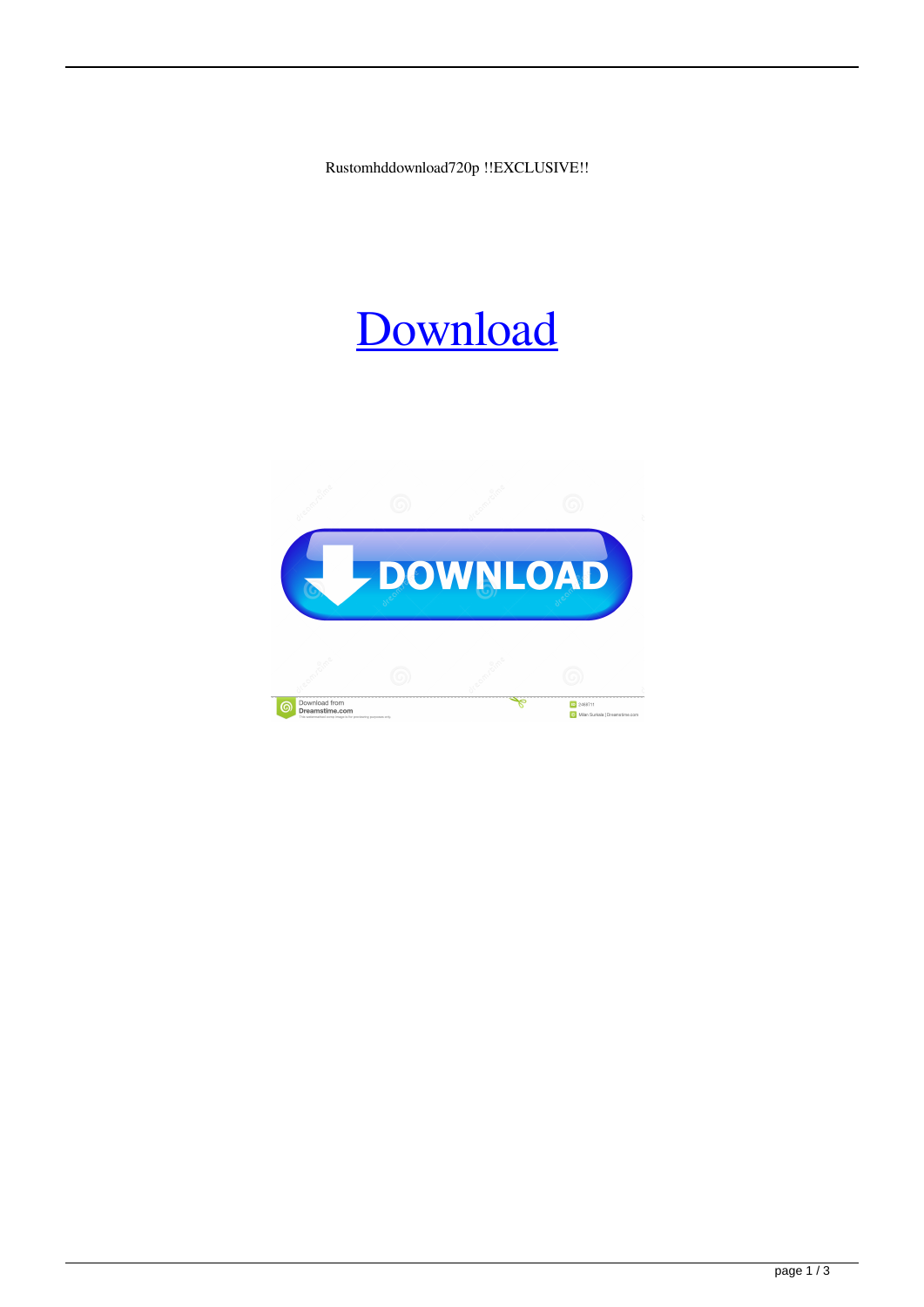Rustomhddownload1080p HDTereSangYara Funny Rustom Movie Songs HD A naval officer returns home to find out about his wife's affair. Soon, he surrenders after murdering the lover but as the case unfolds, it starts to reveal .The 4th Industrial Revolution is Upon Us! "The 4th Industrial Revolution is Upon Us!" For over 200 years, scientists have been telling us that there will be a day when we'd merge biology and technology into one huge, all encompassing, powerful, magical new tomorrow. That day is upon us! Scientists and entrepreneurs are finding ways to give us access to our inner self, merge one person with the internet, and even turn us into mini-robots! A few years back, many believed this would be impossible. Today, we're utilizing everything from 3D printing to video game technology to connect and communicate with like-minded individuals all around the world at the touch of a button. These technologies are all a part of the 4th Industrial Revolution. The Internet of Things Perhaps the most wellknown part of the 4th Industrial Revolution is the Internet of Things. This is an online network connecting billions of everyday objects like refrigerators, doorbells, washing machines, and even the most remote parts of the world. Imagine being able to turn on your computer or smartphone, type in a few commands, and have your refrigerator send you a message saying that you're running low on milk or herbs. The Internet of Things will be the technological way to make our lives easier and more convenient. The Internet of Things is a huge part of the 4th Industrial Revolution. Once this type of network is established, the real revolution could begin as we connect our brains, our minds, and our bodies to the internet and never look back. Augmented reality, virtual reality, and mixed reality could very well be the way of the future, but they're not the only inventions that we can expect to see within the next 10 to 20 years. "The 4th Industrial Revolution is Upon Us" How do we live in a world with so many incredible technologies at our fingertips? Take a look at this video to learn more about the 4th Industrial Revolution and to see how it's already changing the way we live.Speed skating at the 1920 Summer Olympics